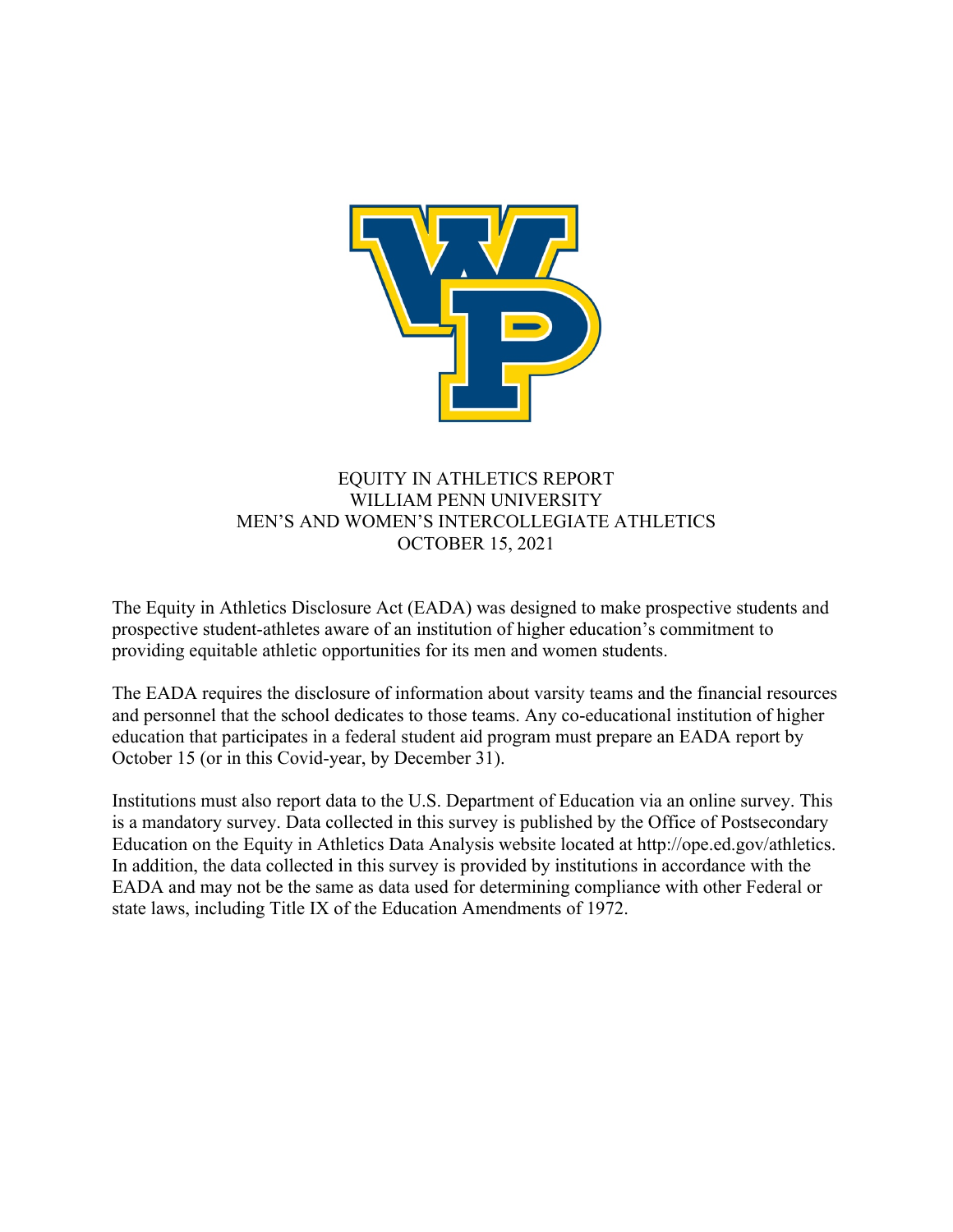### **NUMBER OF PARTICIPANTS**

| <b>Sport</b>           | <b>Male</b> | Female    |
|------------------------|-------------|-----------|
| <b>Baseball</b>        | 55          | NA        |
| <b>Basketball</b>      | 85          | 52        |
| <b>Bowling</b>         | 24          | 16        |
| <b>Cross Country</b>   | 18          | 12        |
| Football               | 157         | <b>NA</b> |
| Golf                   | 12          | 12        |
| Lacrosse               | 38          | 15        |
| Soccer                 | 93          | 39        |
| <b>Softball</b>        | <b>NA</b>   | 36        |
| <b>Track and Field</b> | 27          | 21        |
| (Indoor)               |             |           |
| <b>Track and Field</b> | 24          | 19        |
| (Outdoor)              |             |           |
| <b>Volleyball</b>      | 24          | 43        |
| Wrestling              | 37          | 10        |
| <b>Shotgun Sports</b>  | 8           | 3         |
| <b>Other Sports</b>    | 3           | 32        |

### **OPERATING EXPENSES BY SPORT**

Operating expenses are all expenses an institution incurs attributable to home, away, and neutralsite intercollegiate athletic contests (commonly known as "game-day expenses"), for Lodging, meals, transportation, uniforms, and equipment for coaches, team members, support staff (including, but not limited to team managers and trainers), and others; and Officials.

| <b>Sport</b>           | <b>Totally Operating Expenses Per</b><br>Participant |         |  |
|------------------------|------------------------------------------------------|---------|--|
|                        | Men<br>Women                                         |         |  |
| <b>Basketball</b>      | \$738                                                | \$522   |  |
| Football               | \$554                                                |         |  |
| <b>Baseball</b>        | \$971                                                |         |  |
| <b>Bowling</b>         | <b>\$610</b>                                         | \$820   |  |
| <b>Cross Country</b>   | \$442                                                | \$441   |  |
| Golf                   | \$1,224                                              | \$1,001 |  |
| Lacrosse               | \$1,184                                              | \$1,521 |  |
| <b>Soccer</b>          | \$463                                                | \$659   |  |
| <b>Track and Field</b> | \$156                                                | \$223   |  |
| (Indoor)               |                                                      |         |  |
| <b>Track and Field</b> | \$176                                                | \$247   |  |
| (Outdoor)              |                                                      |         |  |
| <b>Volleyball</b>      | \$928                                                | \$757   |  |
| <b>Wrestling</b>       | \$634                                                | \$1,773 |  |
| <b>Shotgun Sports</b>  | \$259                                                | \$259   |  |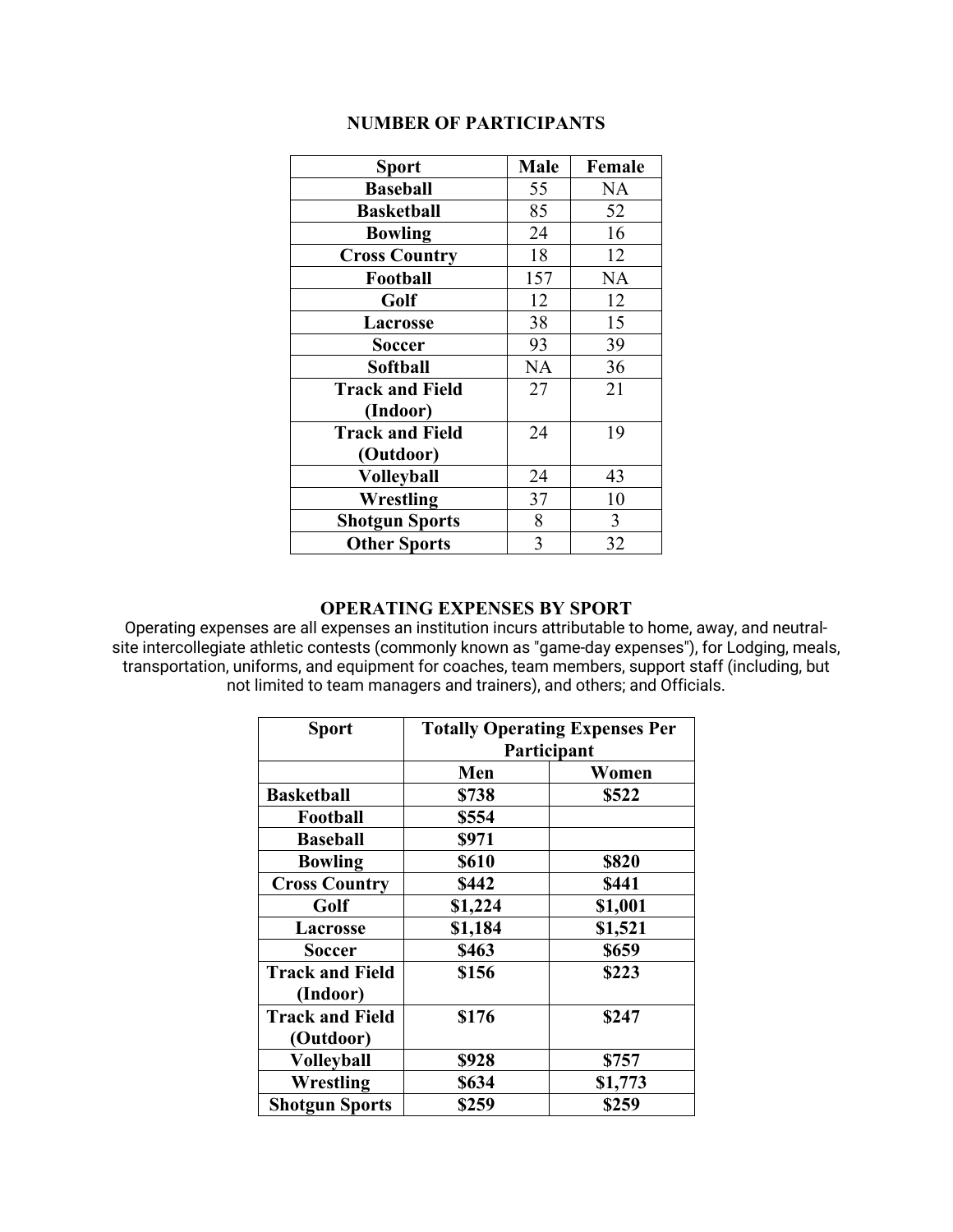| <b>Other Sports</b> | \$161 | \$161 |
|---------------------|-------|-------|
| Total               | \$636 | \$638 |

### **TOTAL EXPENSES OF PROGRAM**

All expenses attributable to intercollegiate athletic activities. This includes appearance guarantees and options, athletically related student aid, contract services, equipment, fundraising activities, operating expenses, promotional activities, recruiting expenses, salaries and benefits, supplies, travel, and any other expenses attributable to intercollegiate athletic activities

|                       | <b>Total Expenses of Program</b> |             |
|-----------------------|----------------------------------|-------------|
|                       | Men                              | Women       |
| <b>Basketball</b>     | \$1,344,601                      | \$835,779   |
| Football              | \$2,329,362                      |             |
| <b>Co-Ed Sports</b>   | \$684,927                        |             |
| <b>All Other</b>      | \$5,108,488                      | \$3,579,030 |
| <b>Sports</b>         |                                  |             |
| <b>Total Expenses</b> | \$14,011,930                     |             |

### **TOTAL REVENUES OF PROGRAM**

This includes revenues from appearance guarantees and options, an athletic conference, tournament or bowl games, concessions, contributions from alumni and others, institutional support, program advertising and sales, radio and television, royalties, signage and other sponsorships, sport camps, state or other government support, student activity fees, ticket and luxury box sales, and any other revenues attributable to intercollegiate athletic activities.

|                       | <b>Total Revenues of Program</b> |             |
|-----------------------|----------------------------------|-------------|
|                       | Men                              | Women       |
| <b>Basketball</b>     | \$1,344,601                      | \$835,779   |
| Football              | \$2,329,362                      |             |
| <b>Co-Ed Sports</b>   | \$684,927                        |             |
| <b>All Other</b>      | \$5,108,488                      | \$3,579,030 |
| <b>Sports</b>         |                                  |             |
| <b>Total Expenses</b> | \$14,011,930                     |             |

### **RECRUITING EXPENSES**

Recruiting expenses are all expenses an institution incurs attributable to recruiting activities.

| Men's Teams          | \$16,923 |
|----------------------|----------|
| <b>Women's Teams</b> | \$18,970 |
| <b>Co-Ed Teams</b>   | \$1,503  |